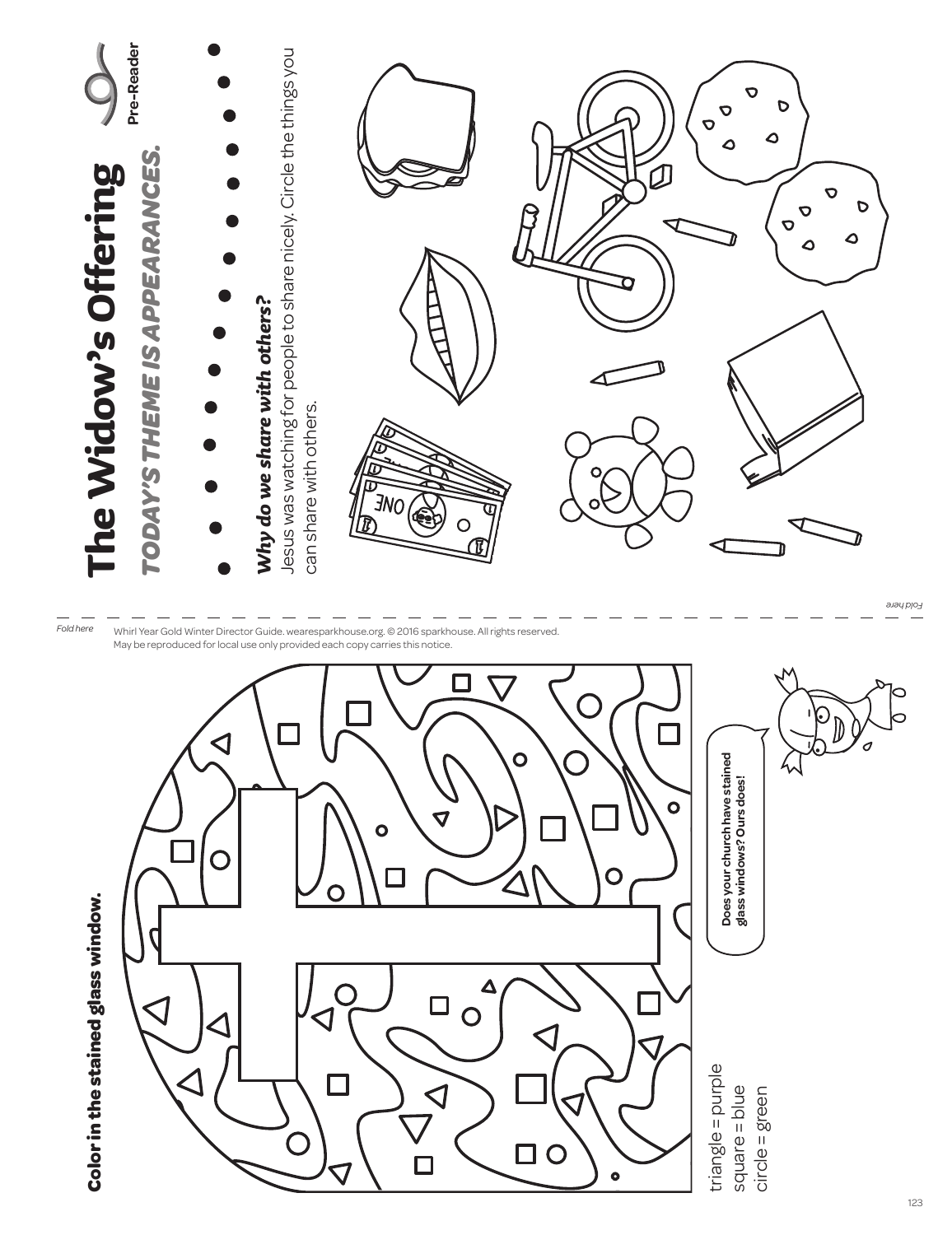

The widow gave all her money—two coins! *The widow gave all her money—two coins!*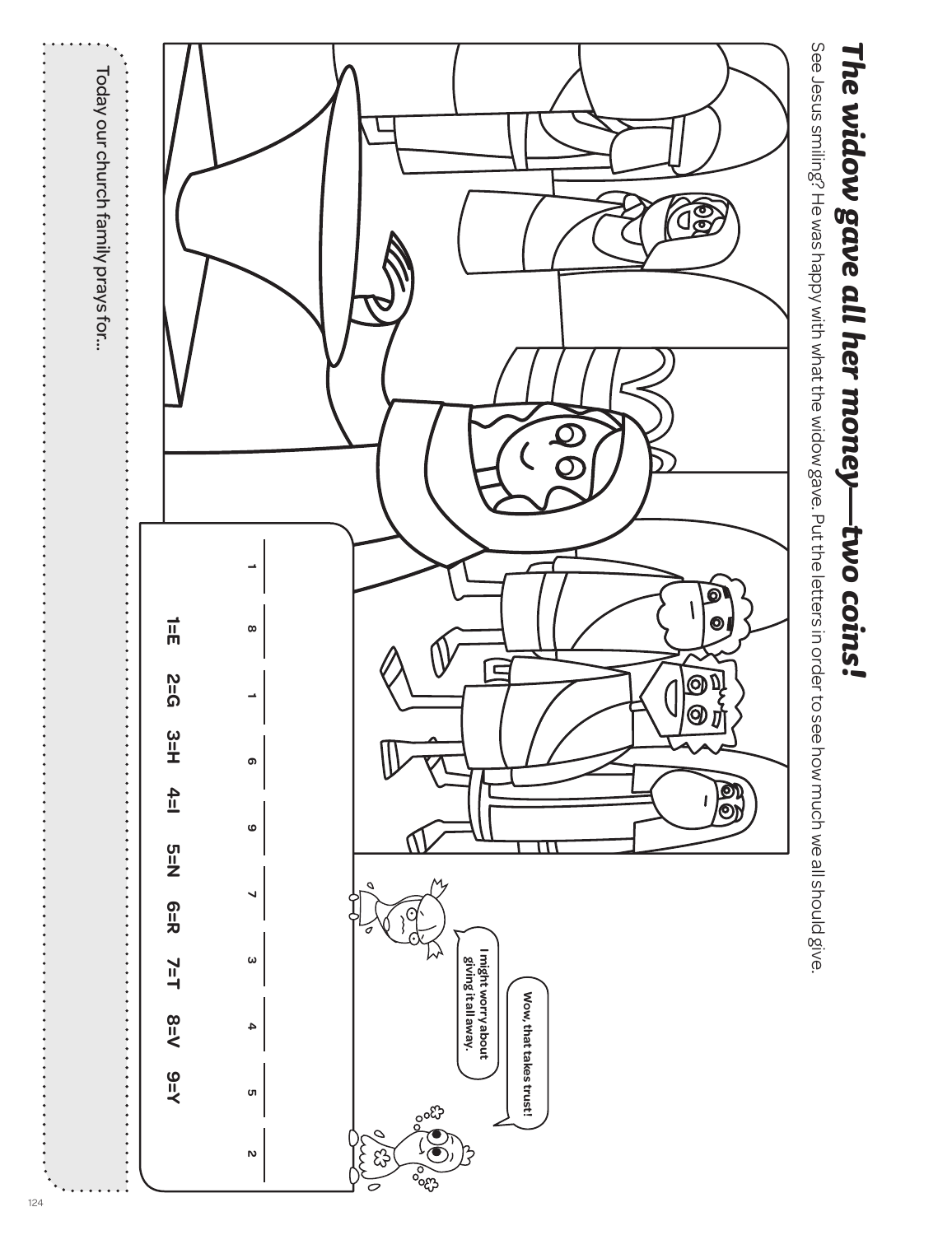